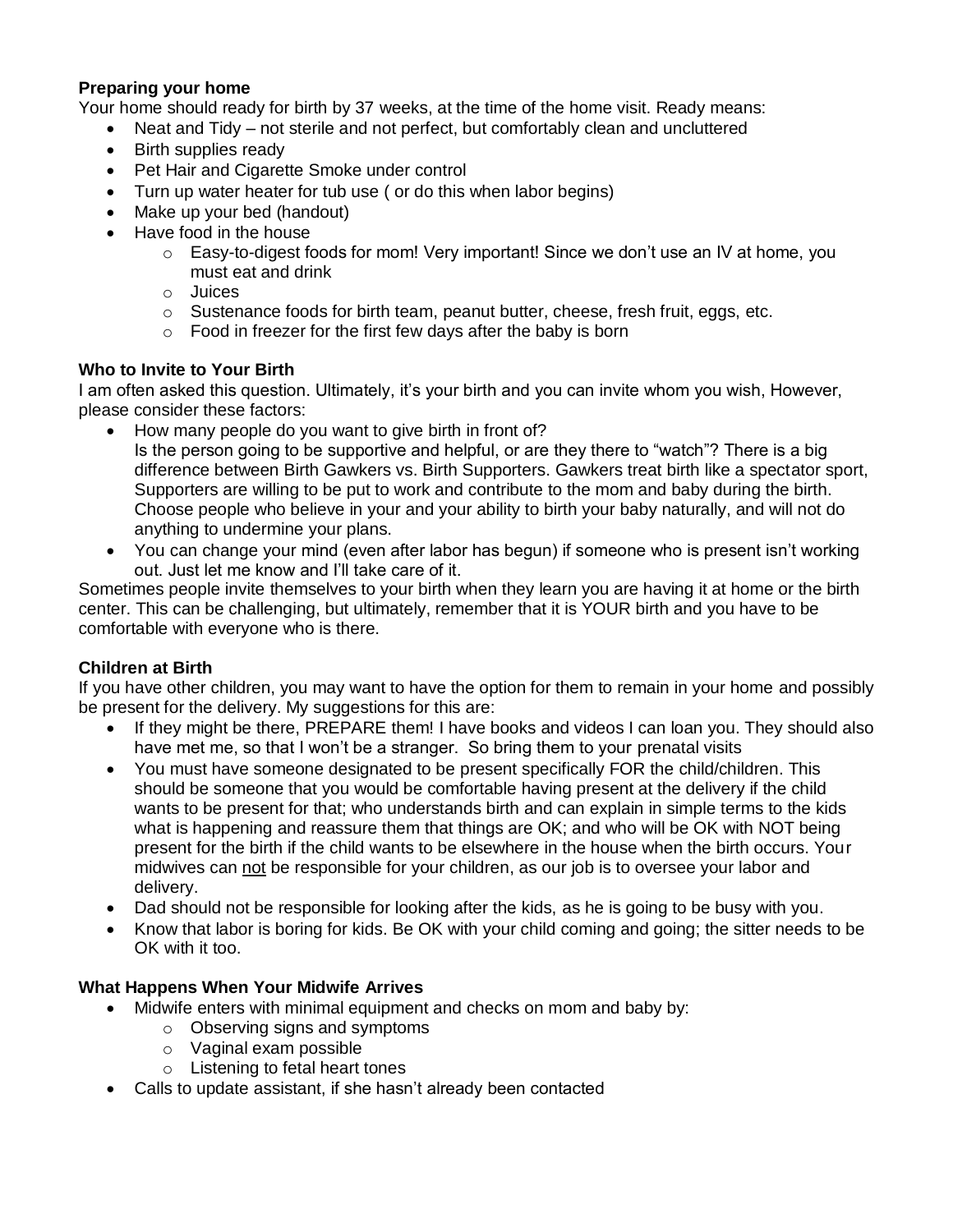- Brings in the rest of her equipment and begins to set up. If labor seems advanced, midwife does this immediately and will be very focused on it for a few minutes. Don't worry, she is still observing you and will be able to focus on you soon!
- Offers as much support as you want
- Continues to monitor the mother-baby duo
- May rest if labor is long

# **Giving Birth at Home**

What room do you think you might want to give birth in? Place supplies in that room, but know that you can always change your mind. You are free to move and can give birth in any room big enough to hold you and the midwife.

# **Positions utilized at home**

- For labor, lying, standing, sitting, squatting, on the toilet, hand/knees, pretty much anything you can imagine.
- For pushing, the most common are hands and knees and side lying. You can push in any position you want to, we may make suggestions
- We love to see birth in any position but the semi-sitting position, because it compresses the sacrum and contracts the pelvic diameter.
- There is a time and place for the stranded beetle (flat on your back) position. Although I prefer for women to choose the position(s) that work for them, there are times that we may need to use the supine position to help move the baby down. Trust me if this is the case. I will only ask you to do this if I feel it is in yours/your baby's best interest.
- Bearing down/pushing in the out-of-hospital setting is:
	- $\circ$  Spontaneous meaning that it will arise out of your body spontaneously
	- o Not holding breath for 10 secs like in the hospital
	- $\circ$  Optimal descent of baby occurs with 3 good pushes in each ctx
	- $\circ$  It's not a race to get the baby out; slow descent allows you time to stretch
	- o Pushing is not usually silent (neither is labor)

# **What your midwives are doing after your baby is born**

For the first twenty minutes or so, we are monitoring mom and baby.

- Listening to baby's heart and lungs
- Monitoring mom's blood loss
- Assisting with delivery of placenta
- Helping mom and baby with first latch

Then we give you and your partner alone time with baby. This doesn't mean we will leave the building, but will try to remain unobtrusive. During this time we will be:

- Draining the pool
- Tidyiing the birth room (and any other room we labored in)
- Scrubbing and repacking equipment
- Feeding Mom
- Feeding ourselves!

• Helping mom get up to pee when she is ready.

At the 2 hour mark, we will:

- $\bullet$  Perform the newborn exam weighing and measuring baby
- Administer Vitamin K injection and/or eye medication, if parents desire
- Suture mom's perineum if needed
- Help mom shower if she feels up to it or clean her up if not
- Strip soiled sheets off bed
- Give postpartum instructions
- Stay at least 2 hours after birth, but usually 3-4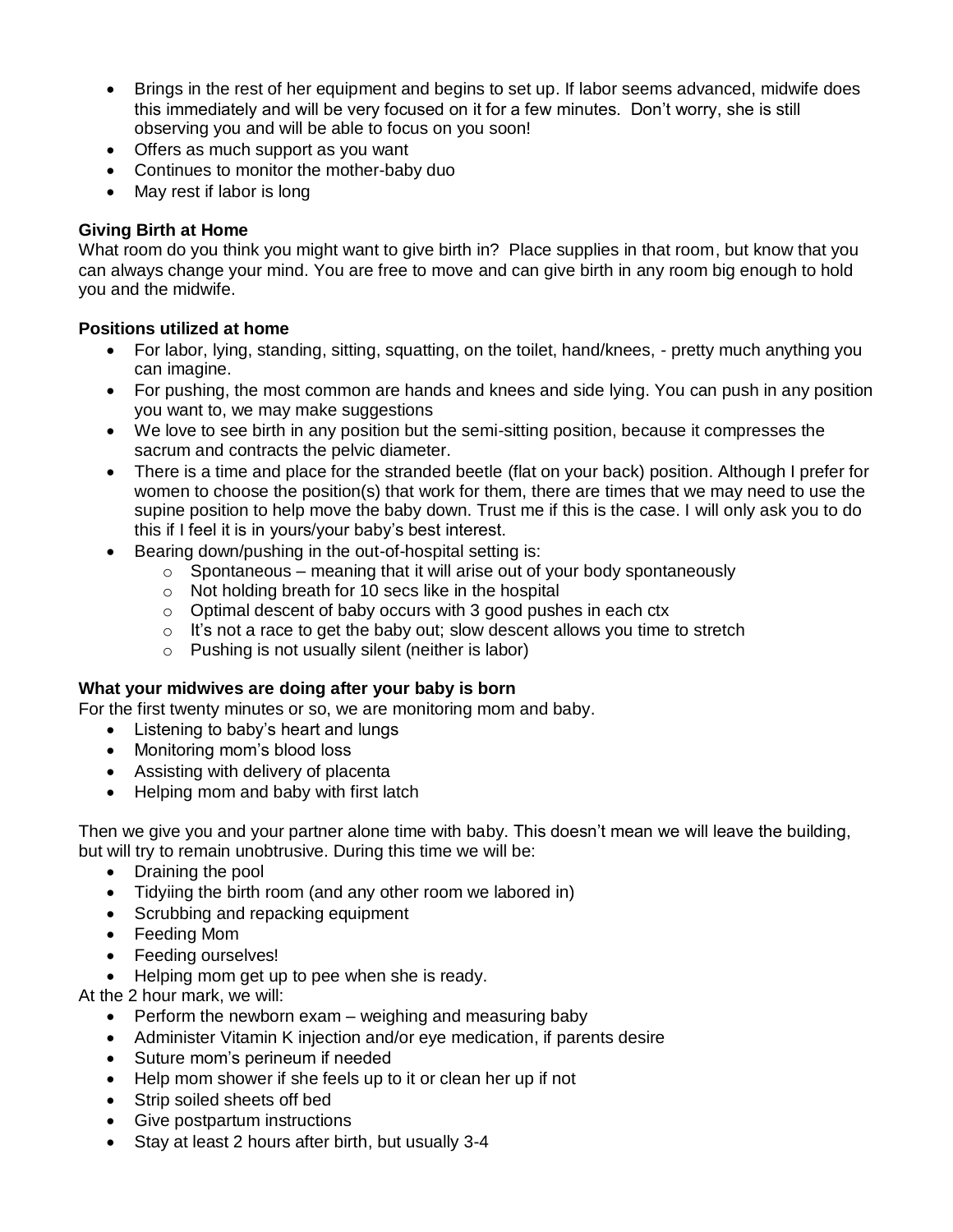# **Transport to Hospital**

Part of any homebirth plan is that under certain circumstances, it may be necessary to go to the hospital during labor or the immediate postpartum time. Please know that your midwives do not take the decision to transport lightly; please try to trust our advice on this. I assure you that I do NOT want to go to the hospital and will only advise you to do so if I believe it is medically best for you or baby.

Hard Reasons to Transport

- Mom says \*I need to go in", has a gut feeling that something is not right, or if she chooses to do so for pain medication
- Previously undiagnosed breech presentation
- Maternal fever before or after birth
- Abnormal bleeding during labor
- Maternal shock during or after labor
- Cord in or outside vagina before delivery called prolapsed cord
- Fetal heart rate below persistently below 110 or above 180, weak, irregular, or non-variable
- Excessive bleeding before/after placenta that does not respond to tx at home
- Baby born limp and or white and unresponsive to our resuscitation efforts
- Tearing of the perineum that involves the rectal sphincter

Soft Reasons to Transport

- Mother not coping well between ctx
- Meconium in amniotic fluid when water breaks

Situations that need further evaluation:

- Labor 3 weeks early
- Labor 2 weeks late
- Rupture of membranes without established labor for more than 18 hours
- Prolonged labor or no progress for 5 hours in active1<sup>st</sup> stage
- Lack of fetal descent after 2 hours of effective pushing in  $2^{nd}$  stage
- Placenta not delivered within 1 hour
- Placenta incomplete parts are missing

### **Do we call 911 or drive ourselves?**

Usually we drive ourselves. It's easier, quicker and less traumatic most of the time. However, there are times that an ambulance can be very helpful. If we call 911:

- Clear route from door to mom/baby.
- Someone will stay with mom/baby to continue care until ambulance arrives.
- Someone needs to go to street to flag the ambulance.
- We make mom's labor chart available to paramedics.
- If at all possible, one of us will ride in the ambulance with mom. The rest of us will follow in our cars and meet you there.

If we drive ourselves:

- Someone will put bags and car seat in car.
- Someone will help mom dress, or cover her with robe.
- Your midwife will call ahead to the hospital (and doctor, if applicable)

To facilitate this process, which we hope doesn't happen, please place your pre-packed hospital bags with the rest of your birth supplies.